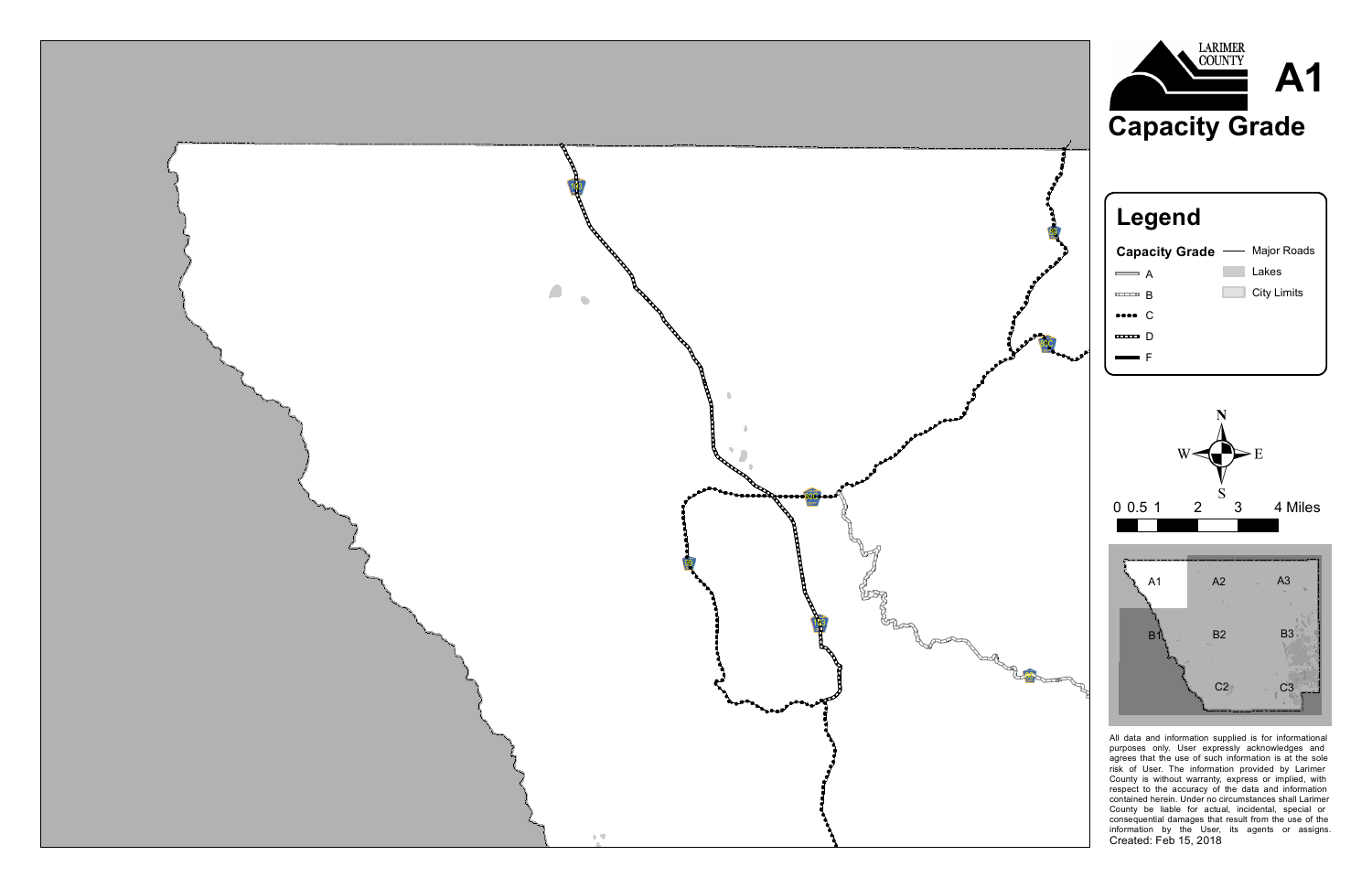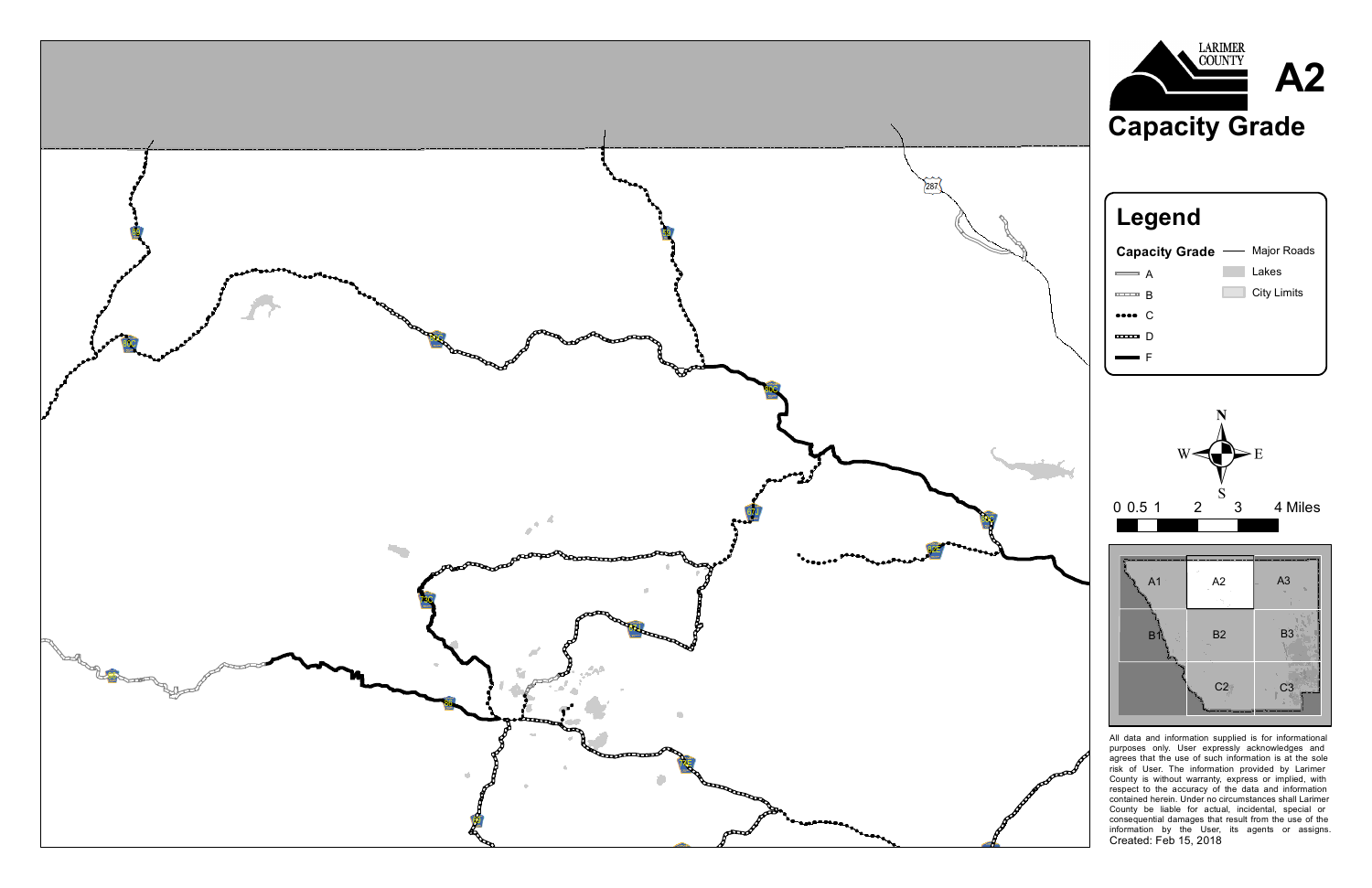





![](_page_2_Figure_3.jpeg)

![](_page_2_Figure_4.jpeg)

All data and information supplied is for informational purposes only. User expressly acknowledges and agrees that the use of such information is at the sole risk of User. The information provided by Larimer County is without warranty, express or implied, with respect to the accuracy of the data and information contained herein. Under no circumstances shall Larimer County be liable for actual, incidental, special or consequential damages that result from the use of the information by the User, its agents or assigns. Created: Feb 15, 2018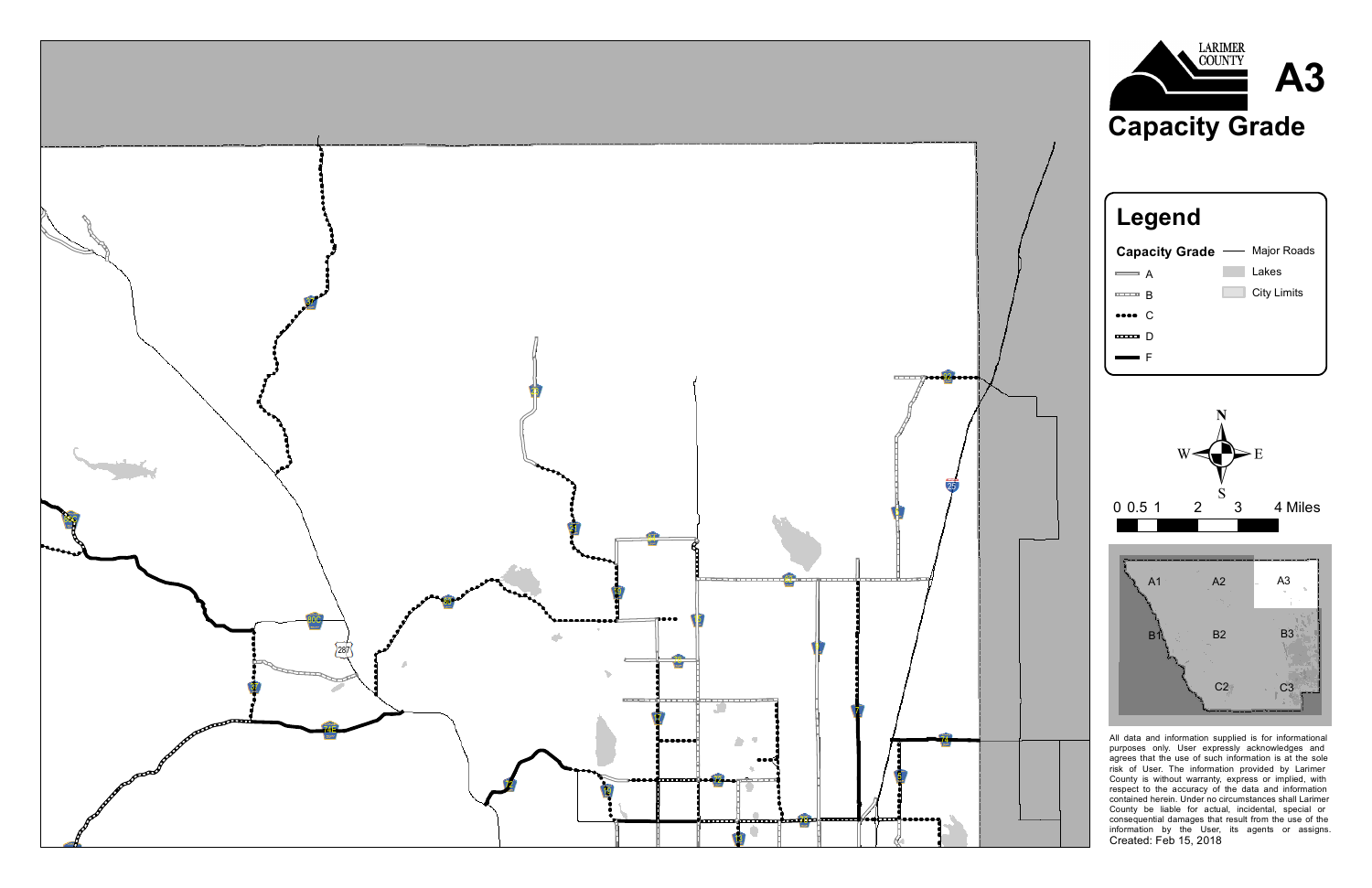![](_page_3_Picture_0.jpeg)

![](_page_3_Figure_1.jpeg)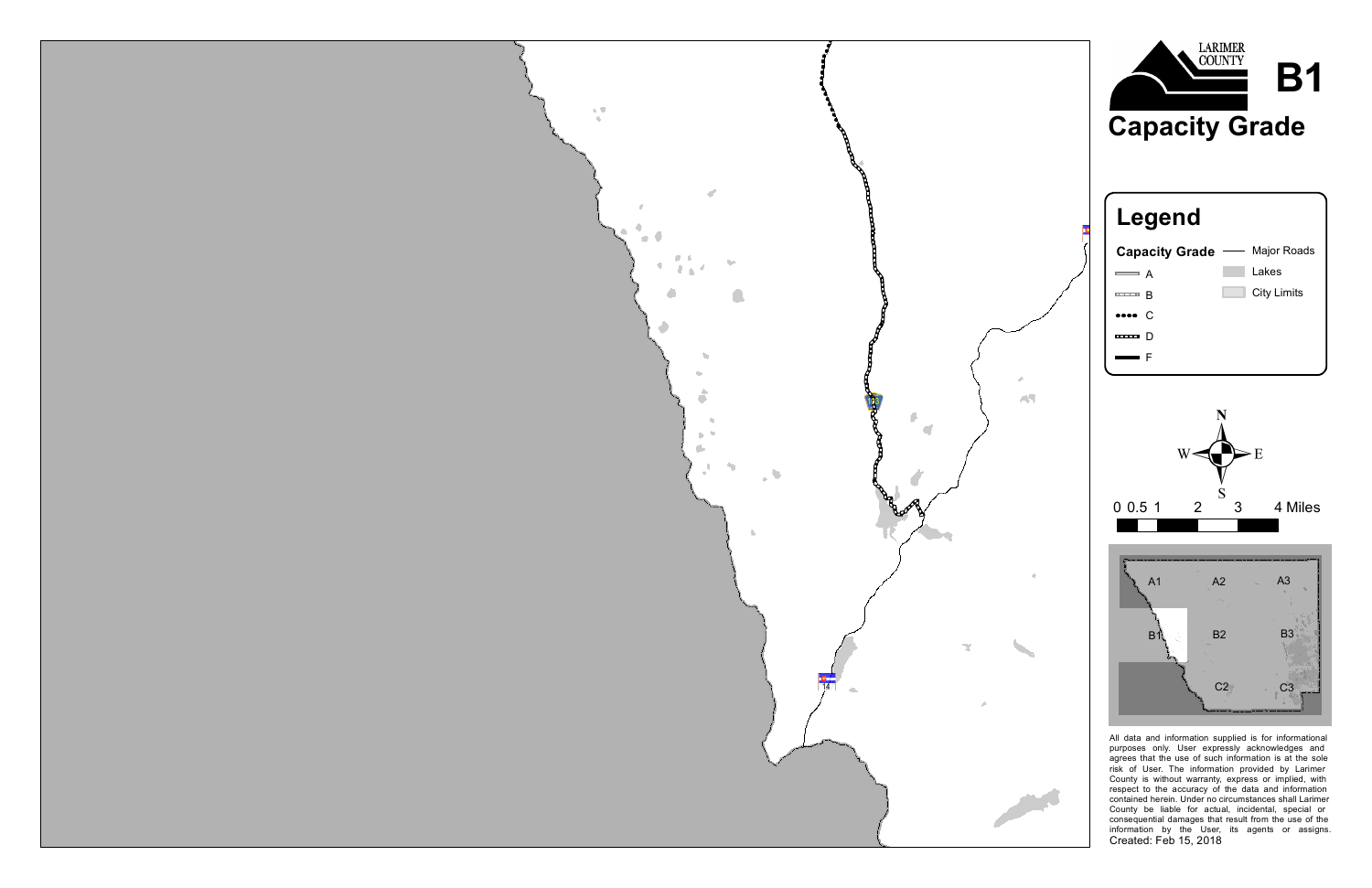![](_page_4_Picture_0.jpeg)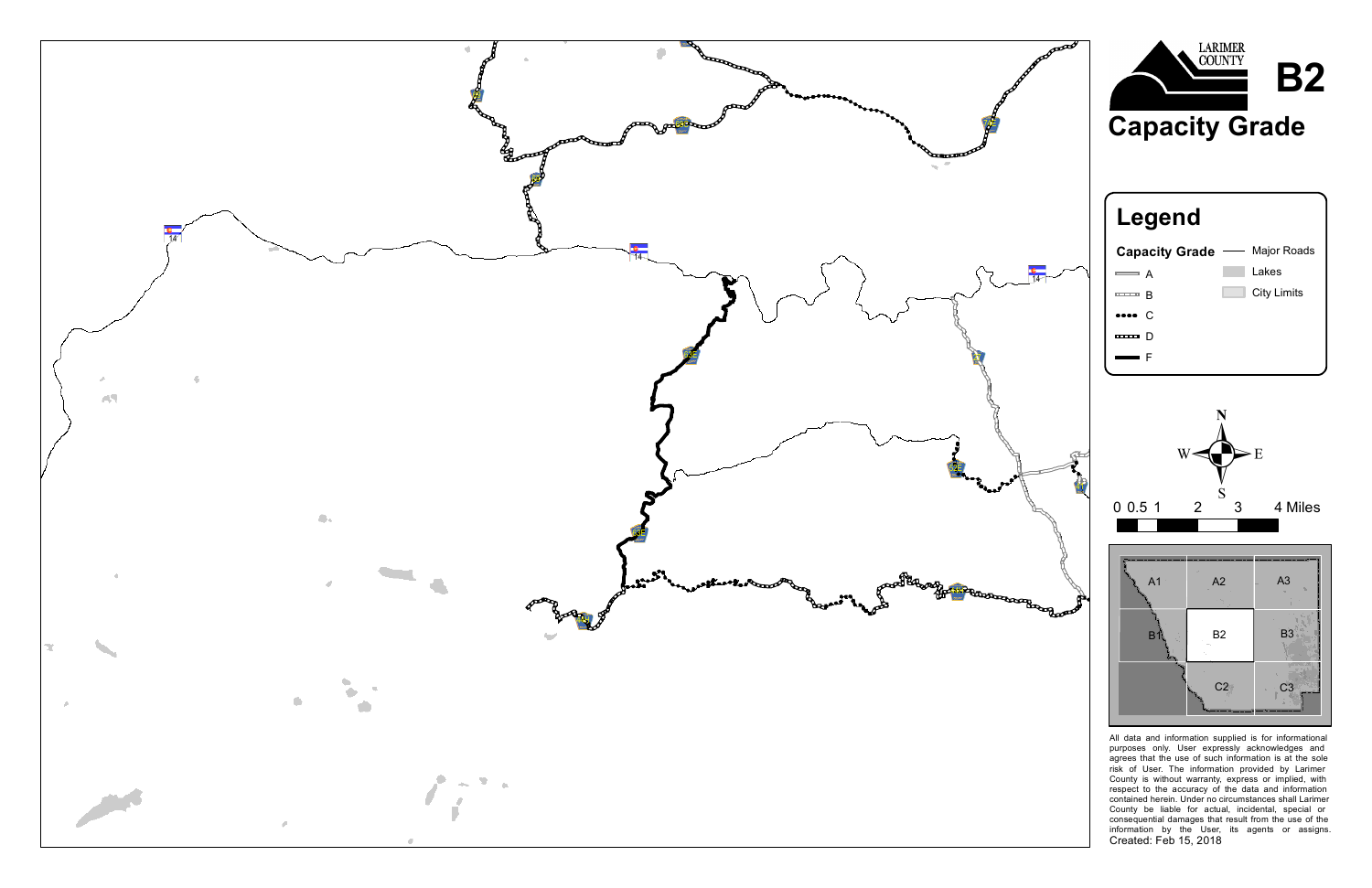![](_page_5_Figure_0.jpeg)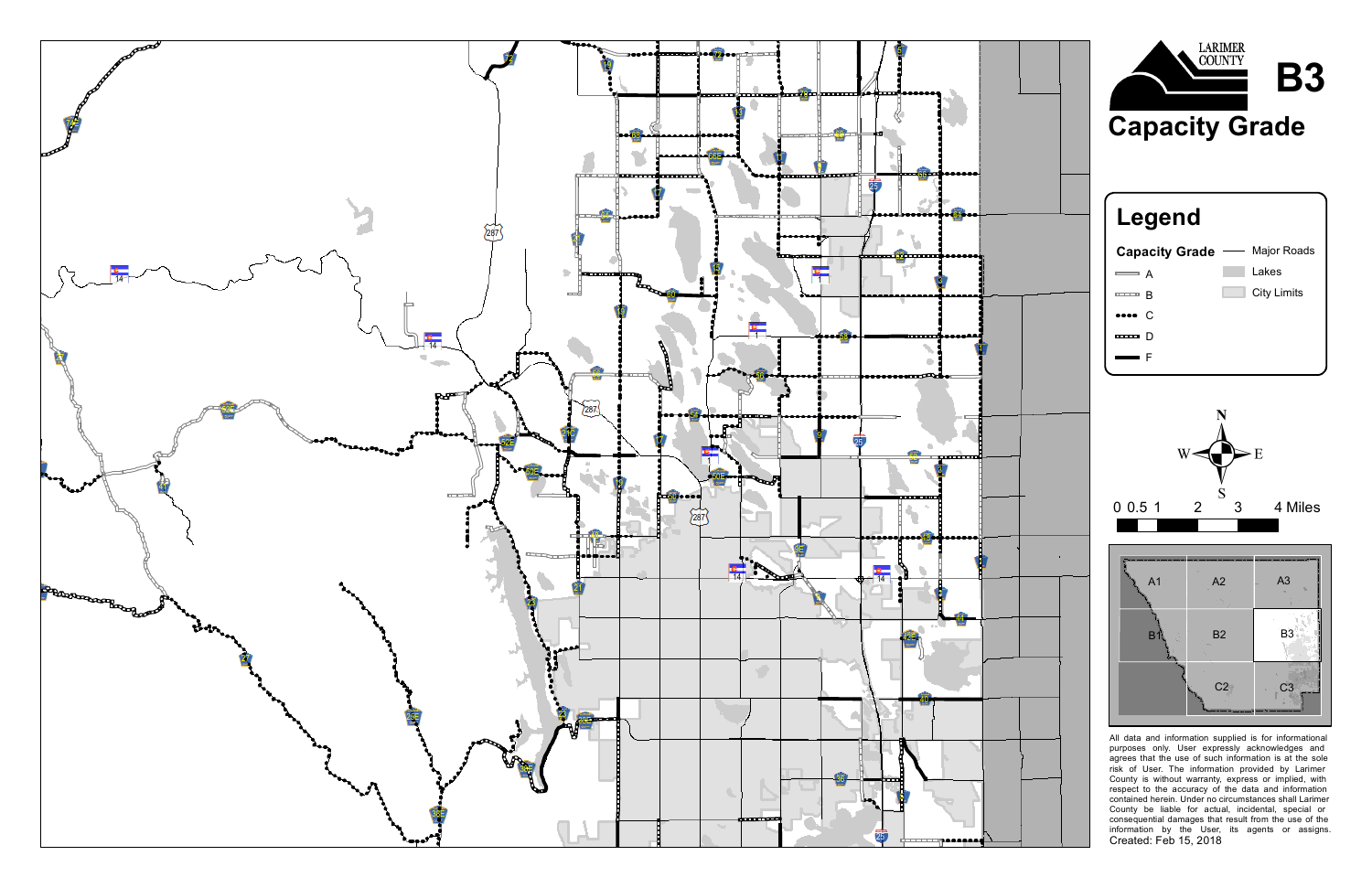![](_page_6_Picture_0.jpeg)